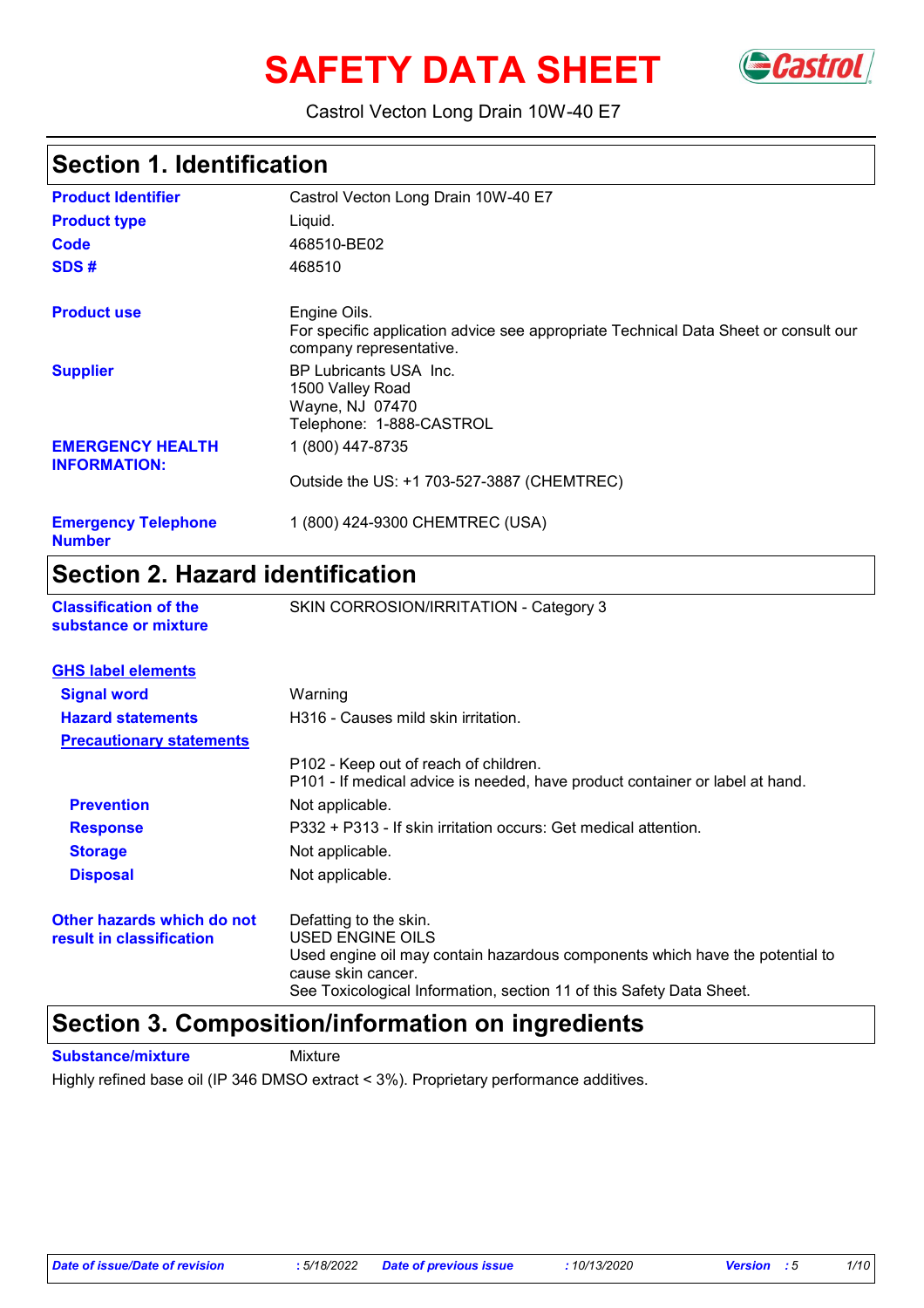| <b>Product name</b> Castrol Vecton Long Drain 10W-40 E7 | <b>Product code</b> | 468510-BE02 | Page: 2/10 |  |
|---------------------------------------------------------|---------------------|-------------|------------|--|
|---------------------------------------------------------|---------------------|-------------|------------|--|

**Date of issue** 05/18/2022.

**Format Language GHS - Costa Rica** 

**Language ENGLISH** 

**Version** 5

**GHS - Costa Rica** 

**(ENGLISH)**

### **Section 3. Composition/information on ingredients**

| <b>Ingredient name</b>                                                           | <b>CAS number</b>                    | $\frac{9}{6}$ |
|----------------------------------------------------------------------------------|--------------------------------------|---------------|
| Distillates (petroleum), hydrotreated heavy paraffinic                           | 64742-54-7                           | ≥50 - ≤75     |
| Base oil - highly refined                                                        | Varies - See Key to<br>abbreviations | 1≥10 - ≤25    |
| Distillates (petroleum), hydrotreated heavy paraffinic                           | 64742-54-7                           | ≤5            |
| Phosphorodithioic acid, mixed O,O-bis(sec-Bu and isooctyl) esters, zinc<br>salts | 113706-15-3                          | 2.5           |
| Long chain alkyl phenol                                                          | Proprietary                          | ≤3            |

**There are no additional ingredients present which, within the current knowledge of the supplier and in the concentrations applicable, are classified as hazardous to health or the environment and hence require reporting in this section.**

**Occupational exposure limits, if available, are listed in Section 8.**

### **Section 4. First aid measures**

**Description of necessary first aid measures**

| <b>Eye contact</b>                | In case of contact, immediately flush eyes with plenty of water for at least 15<br>minutes. Eyelids should be held away from the eyeball to ensure thorough rinsing.<br>Check for and remove any contact lenses. Get medical attention.                                                                                              |
|-----------------------------------|--------------------------------------------------------------------------------------------------------------------------------------------------------------------------------------------------------------------------------------------------------------------------------------------------------------------------------------|
| <b>Skin contact</b>               | In case of contact, immediately flush skin with plenty of water for at least 15 minutes<br>while removing contaminated clothing and shoes. Wash skin thoroughly with soap<br>and water or use recognized skin cleanser. Wash clothing before reuse. Clean<br>shoes thoroughly before reuse. Get medical attention if symptoms occur. |
| <b>Inhalation</b>                 | If inhaled, remove to fresh air. Get medical attention if symptoms occur.                                                                                                                                                                                                                                                            |
| <b>Ingestion</b>                  | Do not induce vomiting unless directed to do so by medical personnel. Never give<br>anything by mouth to an unconscious person. If unconscious, place in recovery<br>position and get medical attention immediately. Get medical attention if adverse<br>health effects persist or are severe.                                       |
| <b>Protection of first-aiders</b> | No action shall be taken involving any personal risk or without suitable training. It<br>may be dangerous to the person providing aid to give mouth-to-mouth resuscitation.                                                                                                                                                          |

#### **Most important symptoms/effects, acute and delayed**

| <b>Potential acute health effects</b> |                                                                                                   |
|---------------------------------------|---------------------------------------------------------------------------------------------------|
| <b>Eye contact</b>                    | No known significant effects or critical hazards.                                                 |
| <b>Inhalation</b>                     | Vapor inhalation under ambient conditions is not normally a problem due to low<br>vapor pressure. |
| <b>Skin contact</b>                   | Causes mild skin irritation. Defatting to the skin.                                               |
| Ingestion                             | Irritating to mouth, throat and stomach.                                                          |
| <b>Over-exposure signs/symptoms</b>   |                                                                                                   |
| <b>Eye contact</b>                    | Adverse symptoms may include the following:<br>pain or irritation<br>watering<br>redness          |
| <b>Inhalation</b>                     | No specific data.                                                                                 |
| <b>Skin contact</b>                   | Adverse symptoms may include the following:<br>irritation<br>redness<br>dryness<br>cracking       |
| <b>Ingestion</b>                      | No specific data.                                                                                 |

|                           | Indication of immediate medical attention and special treatment needed, if necessary |
|---------------------------|--------------------------------------------------------------------------------------|
| <b>Notes to physician</b> | Treatment should in general be symptomatic and directed to relieving any effects.    |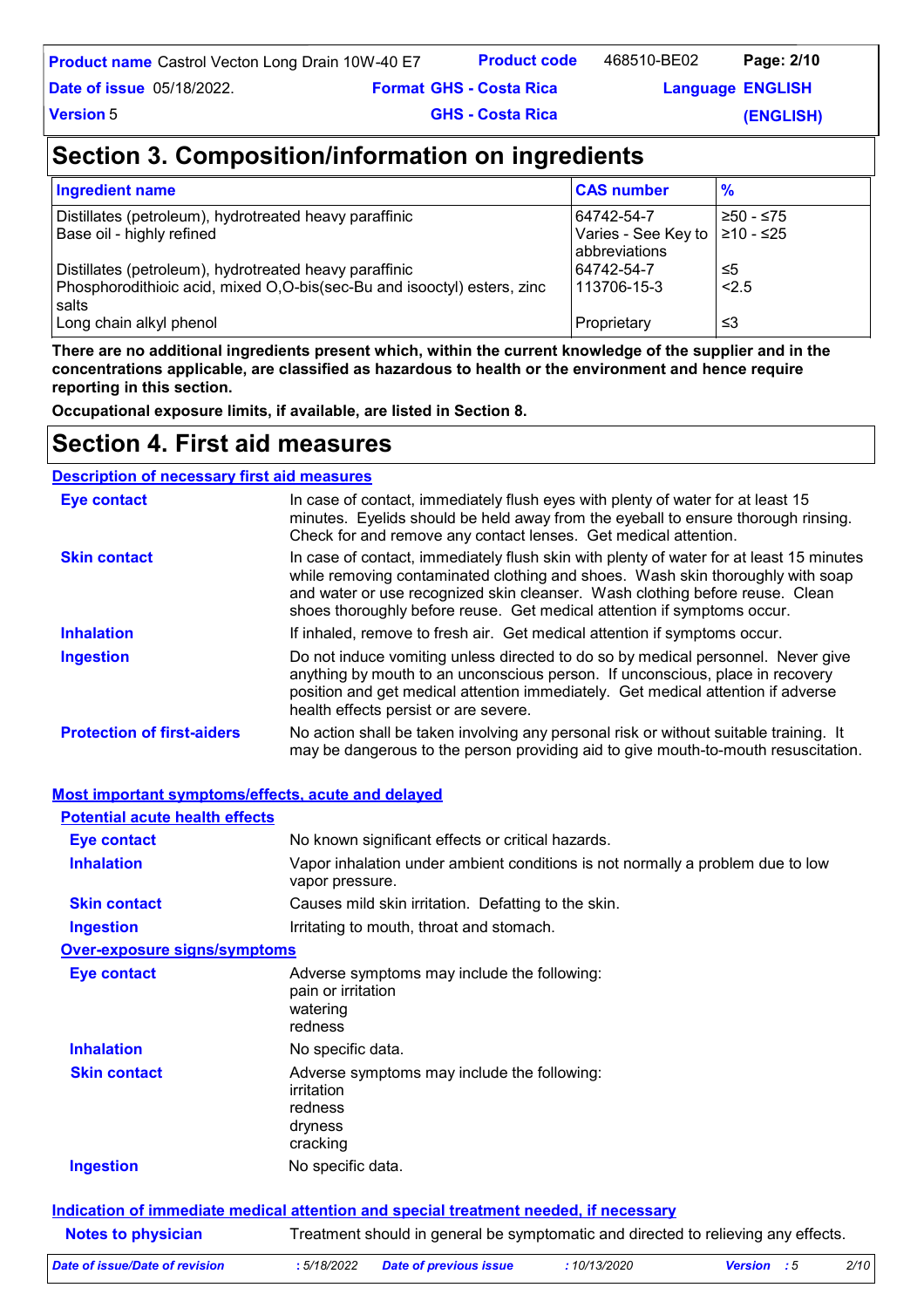#### **GHS - Costa Rica**

**(ENGLISH)**

### **Section 4. First aid measures**

**Specific treatments** No specific treatment.

#### **See toxicological information (Section 11)**

| <b>Section 5. Firefighting measures</b>                  |                                                                                                                                                                                                   |  |  |
|----------------------------------------------------------|---------------------------------------------------------------------------------------------------------------------------------------------------------------------------------------------------|--|--|
| <b>Extinguishing media</b>                               |                                                                                                                                                                                                   |  |  |
| <b>Suitable extinguishing</b><br>media                   | In case of fire, use foam, dry chemical or carbon dioxide extinguisher or spray.                                                                                                                  |  |  |
| Unsuitable extinguishing<br>media                        | Do not use water jet.                                                                                                                                                                             |  |  |
| <b>Specific hazards arising</b><br>from the chemical     | In a fire or if heated, a pressure increase will occur and the container may burst.                                                                                                               |  |  |
| <b>Hazardous thermal</b>                                 | Combustion products may include the following:                                                                                                                                                    |  |  |
| decomposition products                                   | carbon oxides (CO, CO <sub>2</sub> ) (carbon monoxide, carbon dioxide)                                                                                                                            |  |  |
| <b>Special protective actions</b><br>for fire-fighters   | No action shall be taken involving any personal risk or without suitable training.<br>Promptly isolate the scene by removing all persons from the vicinity of the incident if<br>there is a fire. |  |  |
| <b>Special protective</b><br>equipment for fire-fighters | Fire-fighters should wear positive pressure self-contained breathing apparatus<br>(SCBA) and full turnout gear.                                                                                   |  |  |

### **Section 6. Accidental release measures**

#### **Personal precautions, protective equipment and emergency procedures**

| For non-emergency<br>personnel                               | Contact emergency personnel. No action shall be taken involving any personal risk<br>or without suitable training. Evacuate surrounding areas. Keep unnecessary and<br>unprotected personnel from entering. Do not touch or walk through spilled material.<br>Avoid breathing vapor or mist. Provide adequate ventilation. Put on appropriate<br>personal protective equipment. Floors may be slippery; use care to avoid falling.                                                                                     |
|--------------------------------------------------------------|------------------------------------------------------------------------------------------------------------------------------------------------------------------------------------------------------------------------------------------------------------------------------------------------------------------------------------------------------------------------------------------------------------------------------------------------------------------------------------------------------------------------|
| For emergency responders                                     | Entry into a confined space or poorly ventilated area contaminated with vapor, mist<br>or fume is extremely hazardous without the correct respiratory protective equipment<br>and a safe system of work. Wear self-contained breathing apparatus. Wear a<br>suitable chemical protective suit. Chemical resistant boots. See also the<br>information in "For non-emergency personnel".                                                                                                                                 |
| <b>Environmental precautions</b>                             | Avoid dispersal of spilled material and runoff and contact with soil, waterways,<br>drains and sewers. Inform the relevant authorities if the product has caused<br>environmental pollution (sewers, waterways, soil or air).                                                                                                                                                                                                                                                                                          |
| <b>Methods and materials for containment and cleaning up</b> |                                                                                                                                                                                                                                                                                                                                                                                                                                                                                                                        |
| <b>Small spill</b>                                           | Stop leak if without risk. Move containers from spill area. Absorb with an inert<br>material and place in an appropriate waste disposal container. Dispose of via a<br>licensed waste disposal contractor.                                                                                                                                                                                                                                                                                                             |
| <b>Large spill</b>                                           | Stop leak if without risk. Move containers from spill area. Approach release from<br>upwind. Prevent entry into sewers, water courses, basements or confined areas.<br>Contain and collect spillage with non-combustible, absorbent material e.g. sand,<br>earth, vermiculite or diatomaceous earth and place in container for disposal<br>according to local regulations. Contaminated absorbent material may pose the<br>same hazard as the spilled product. Dispose of via a licensed waste disposal<br>contractor. |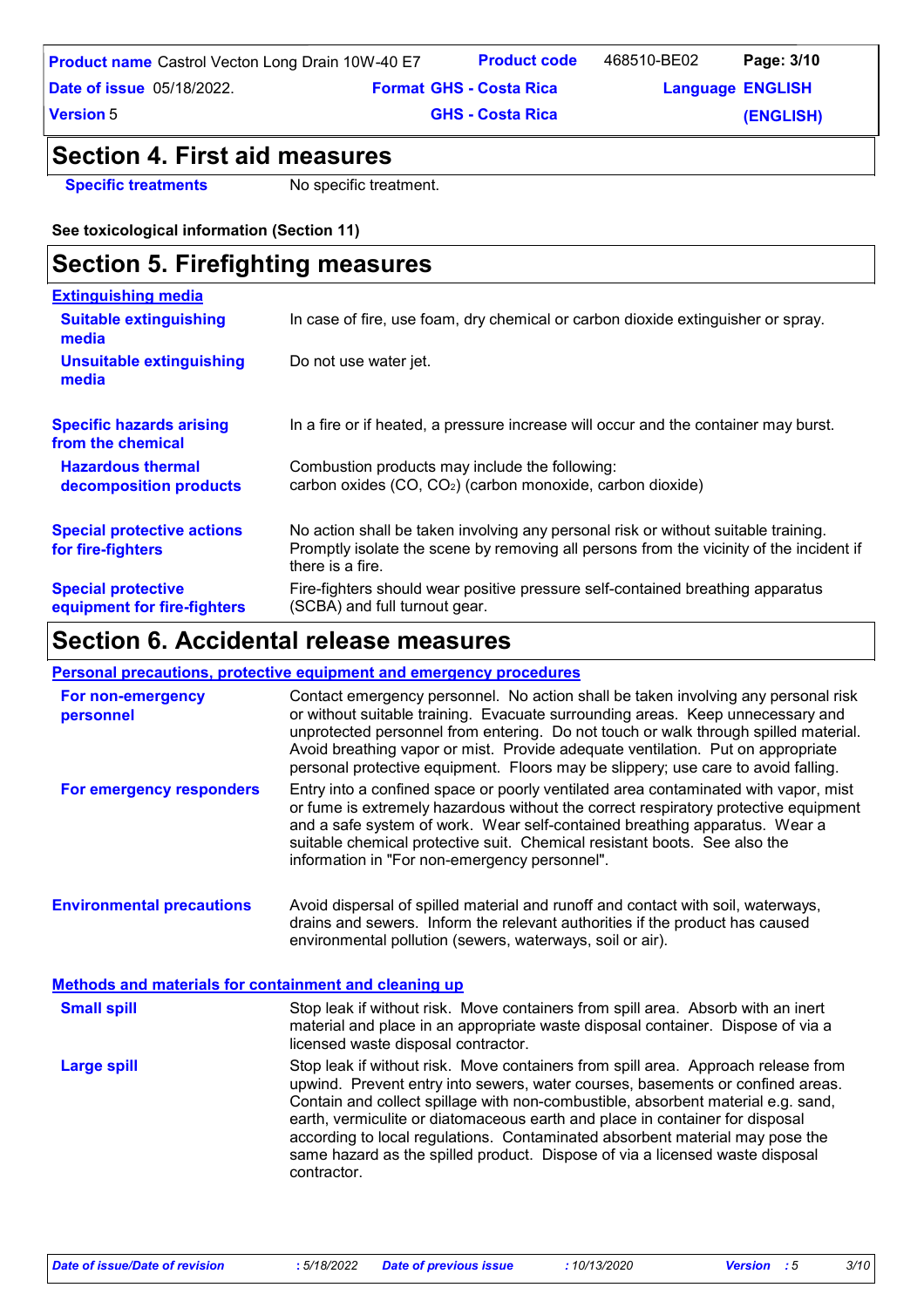| <b>Product name</b> Castrol Vecton Long Drain 10W-40 E7 |                                | <b>Product code</b>     | 468510-BE02             | Page: 4/10 |  |
|---------------------------------------------------------|--------------------------------|-------------------------|-------------------------|------------|--|
| <b>Date of issue</b> 05/18/2022.                        | <b>Format GHS - Costa Rica</b> |                         | <b>Language ENGLISH</b> |            |  |
| Version 5                                               |                                | <b>GHS - Costa Rica</b> |                         | (ENGLISH)  |  |

### **Section 7. Handling and storage**

| <b>Precautions for safe handling</b>                                      |                                                                                                                                                                                                                                                                                                                                                                                                                                                                                                                                                                                               |
|---------------------------------------------------------------------------|-----------------------------------------------------------------------------------------------------------------------------------------------------------------------------------------------------------------------------------------------------------------------------------------------------------------------------------------------------------------------------------------------------------------------------------------------------------------------------------------------------------------------------------------------------------------------------------------------|
| <b>Protective measures</b>                                                | Put on appropriate personal protective equipment (see Section 8). Do not ingest.<br>Avoid contact with eyes, skin and clothing. Avoid breathing vapor or mist. Keep in<br>the original container or an approved alternative made from a compatible material,<br>kept tightly closed when not in use. Empty containers retain product residue and<br>can be hazardous. Do not reuse container.                                                                                                                                                                                                 |
| <b>Advice on general</b><br>occupational hygiene                          | Eating, drinking and smoking should be prohibited in areas where this material is<br>handled, stored and processed. Wash thoroughly after handling. Remove<br>contaminated clothing and protective equipment before entering eating areas. See<br>also Section 8 for additional information on hygiene measures.                                                                                                                                                                                                                                                                              |
| <b>Conditions for safe storage,</b><br>including any<br>incompatibilities | Store in accordance with local regulations. Store in original container protected<br>from direct sunlight in a dry, cool and well-ventilated area, away from incompatible<br>materials (see Section 10) and food and drink. Keep container tightly closed and<br>sealed until ready for use. Store and use only in equipment/containers designed for<br>use with this product. Containers that have been opened must be carefully resealed<br>and kept upright to prevent leakage. Do not store in unlabeled containers. Use<br>appropriate containment to avoid environmental contamination. |
| <b>Not suitable</b>                                                       | Prolonged exposure to elevated temperature                                                                                                                                                                                                                                                                                                                                                                                                                                                                                                                                                    |

### **Section 8. Exposure controls/personal protection**

#### **Control parameters**

#### **Occupational exposure limits**

| <b>Ingredient name</b>                                 | <b>Exposure limits</b>                                                                              |
|--------------------------------------------------------|-----------------------------------------------------------------------------------------------------|
| Distillates (petroleum), hydrotreated heavy paraffinic | ACGIH TLV (United States, 1/2021).<br>TWA: 5 mg/m <sup>3</sup> 8 hours. Form: Inhalable<br>fraction |
| Base oil - highly refined                              | ACGIH TLV (United States, 3/2020).<br>TWA: 5 mg/m <sup>3</sup> 8 hours. Form: Inhalable<br>fraction |
| Distillates (petroleum), hydrotreated heavy paraffinic | ACGIH TLV (United States, 1/2021).<br>TWA: 5 mg/m <sup>3</sup> 8 hours. Form: Inhalable<br>fraction |

While specific OELs for certain components may be shown in this section, other components may be present in any mist, vapor or dust produced. Therefore, the specific OELs may not be applicable to the product as a whole and are provided for guidance only.

| <b>Appropriate engineering</b><br><b>controls</b> | All activities involving chemicals should be assessed for their risks to health, to<br>ensure exposures are adequately controlled. Personal protective equipment should<br>only be considered after other forms of control measures (e.g. engineering controls)<br>have been suitably evaluated. Personal protective equipment should conform to<br>appropriate standards, be suitable for use, be kept in good condition and properly<br>maintained.<br>Your supplier of personal protective equipment should be consulted for advice on<br>selection and appropriate standards. For further information contact your national<br>organisation for standards.<br>Provide exhaust ventilation or other engineering controls to keep the relevant<br>airborne concentrations below their respective occupational exposure limits.<br>The final choice of protective equipment will depend upon a risk assessment. It is<br>important to ensure that all items of personal protective equipment are compatible. |
|---------------------------------------------------|---------------------------------------------------------------------------------------------------------------------------------------------------------------------------------------------------------------------------------------------------------------------------------------------------------------------------------------------------------------------------------------------------------------------------------------------------------------------------------------------------------------------------------------------------------------------------------------------------------------------------------------------------------------------------------------------------------------------------------------------------------------------------------------------------------------------------------------------------------------------------------------------------------------------------------------------------------------------------------------------------------------|
| <b>Environmental exposure</b><br><b>controls</b>  | Emissions from ventilation or work process equipment should be checked to ensure<br>they comply with the requirements of environmental protection legislation. In some<br>cases, fume scrubbers, filters or engineering modifications to the process<br>equipment will be necessary to reduce emissions to acceptable levels.                                                                                                                                                                                                                                                                                                                                                                                                                                                                                                                                                                                                                                                                                 |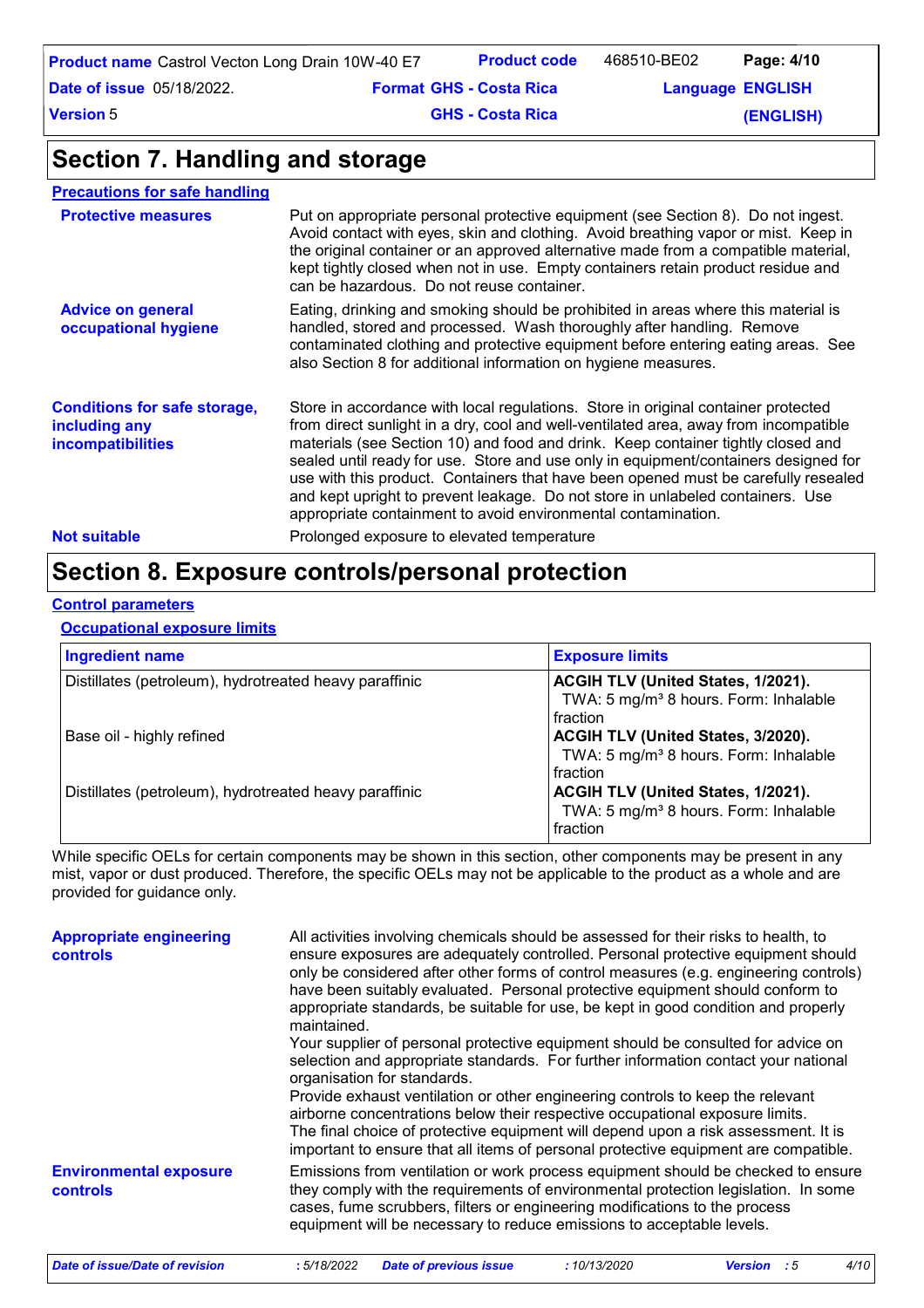| <b>Product name</b> Castrol Vecton Long Drain 10W-40 E7 | <b>Product code</b>            | 468510-BE02             | Page: 5/10 |
|---------------------------------------------------------|--------------------------------|-------------------------|------------|
| <b>Date of issue</b> 05/18/2022.                        | <b>Format GHS - Costa Rica</b> | <b>Language ENGLISH</b> |            |

**Date of issue** 05/18/2022.

**GHS - Costa Rica** 

**(ENGLISH)**

**Section 8. Exposure controls/personal protection**

#### **Individual protection measures**

**Version** 5

| <b>Hygiene measures</b>       | Wash hands, forearms and face thoroughly after handling chemical products, before<br>eating, smoking and using the lavatory and at the end of the working period.<br>Appropriate techniques should be used to remove potentially contaminated clothing.<br>Wash contaminated clothing before reusing. Ensure that eyewash stations and<br>safety showers are close to the workstation location.                                                                                                                                                                                                                                                                                                                                                                                                 |
|-------------------------------|-------------------------------------------------------------------------------------------------------------------------------------------------------------------------------------------------------------------------------------------------------------------------------------------------------------------------------------------------------------------------------------------------------------------------------------------------------------------------------------------------------------------------------------------------------------------------------------------------------------------------------------------------------------------------------------------------------------------------------------------------------------------------------------------------|
| <b>Eye/face protection</b>    | Safety glasses with side shields.                                                                                                                                                                                                                                                                                                                                                                                                                                                                                                                                                                                                                                                                                                                                                               |
| <b>Skin protection</b>        |                                                                                                                                                                                                                                                                                                                                                                                                                                                                                                                                                                                                                                                                                                                                                                                                 |
| <b>Hand protection</b>        | Wear protective gloves if prolonged or repeated contact is likely. Wear chemical<br>resistant gloves. Recommended: Nitrile gloves. The correct choice of protective<br>gloves depends upon the chemicals being handled, the conditions of work and use,<br>and the condition of the gloves (even the best chemically resistant glove will break<br>down after repeated chemical exposures). Most gloves provide only a short time of<br>protection before they must be discarded and replaced. Because specific work<br>environments and material handling practices vary, safety procedures should be<br>developed for each intended application. Gloves should therefore be chosen in<br>consultation with the supplier/manufacturer and with a full assessment of the<br>working conditions. |
| <b>Body protection</b>        | Use of protective clothing is good industrial practice.<br>Personal protective equipment for the body should be selected based on the task<br>being performed and the risks involved and should be approved by a specialist<br>before handling this product.<br>Cotton or polyester/cotton overalls will only provide protection against light<br>superficial contamination that will not soak through to the skin. Overalls should be<br>laundered on a regular basis. When the risk of skin exposure is high (e.g. when<br>cleaning up spillages or if there is a risk of splashing) then chemical resistant aprons<br>and/or impervious chemical suits and boots will be required.                                                                                                           |
| <b>Other skin protection</b>  | Appropriate footwear and any additional skin protection measures should be<br>selected based on the task being performed and the risks involved and should be<br>approved by a specialist before handling this product.                                                                                                                                                                                                                                                                                                                                                                                                                                                                                                                                                                         |
| <b>Respiratory protection</b> | In case of insufficient ventilation, wear suitable respiratory equipment.<br>The correct choice of respiratory protection depends upon the chemicals being<br>handled, the conditions of work and use, and the condition of the respiratory<br>equipment. Safety procedures should be developed for each intended application.<br>Respiratory protection equipment should therefore be chosen in consultation with<br>the supplier/manufacturer and with a full assessment of the working conditions.                                                                                                                                                                                                                                                                                           |

### **Section 9. Physical and chemical properties and safety characteristics**

The conditions of measurement of all properties are at standard temperature and pressure unless otherwise indicated.

**Appearance**

| <b>Physical state</b>                                             | Liquid.         |
|-------------------------------------------------------------------|-----------------|
| Color                                                             | Amber. [Light]  |
| Odor                                                              | Not available.  |
| <b>Odor threshold</b>                                             | Not available.  |
| рH                                                                | Not applicable. |
| <b>Melting point/freezing point</b>                               | Not available.  |
| <b>Boiling point, initial boiling</b><br>point, and boiling range | Not available.  |
| <b>Drop Point</b>                                                 | Not available.  |
| <b>Pour point</b>                                                 | -42 °C          |

*Date of issue/Date of revision* **:** *5/18/2022 Date of previous issue : 10/13/2020 Version : 5 5/10*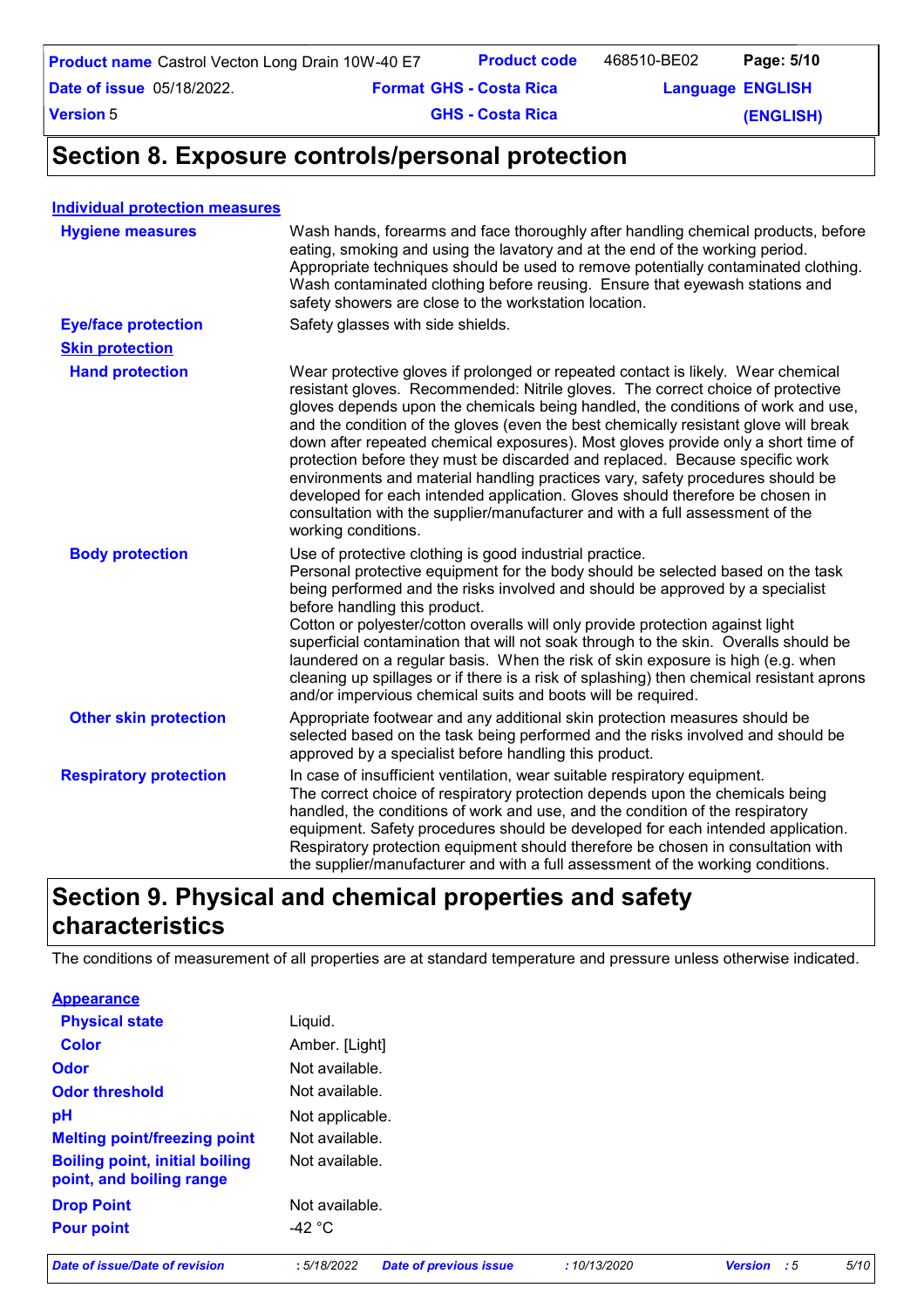| <b>Product name</b> Castrol Vecton Long Drain 10W-40 E7 |                                | <b>Product code</b> | 468510-BE02             | Page: 6/10 |
|---------------------------------------------------------|--------------------------------|---------------------|-------------------------|------------|
| <b>Date of issue 05/18/2022.</b>                        | <b>Format GHS - Costa Rica</b> |                     | <b>Language ENGLISH</b> |            |
|                                                         |                                |                     |                         |            |

**Version** 5

**GHS - Costa Rica** 

**(ENGLISH)**

## **Section 9. Physical and chemical properties and safety characteristics**

Not available.

Flash point<br>
Closed cup: 210°C (410°F)

**Evaporation rate** Not available.

**Lower and upper explosion limit/flammability limit**

**Vapor pressure**

| Vapor pressure                                    |                                                                                                                                             | Vapor Pressure at 20°C                                  |         |                    |          | Vapor pressure at 50°C |               |  |
|---------------------------------------------------|---------------------------------------------------------------------------------------------------------------------------------------------|---------------------------------------------------------|---------|--------------------|----------|------------------------|---------------|--|
|                                                   | <b>Ingredient name</b>                                                                                                                      | mm Hg kPa                                               |         | <b>Method</b>      | mm<br>Hg | kPa                    | <b>Method</b> |  |
|                                                   | Distillates (petroleum),<br>hydrotreated heavy<br>paraffinic                                                                                | 0.08                                                    | < 0.011 | <b>ASTM D 5191</b> |          |                        |               |  |
|                                                   | Distillates (petroleum),<br>hydrotreated heavy<br>paraffinic                                                                                | < 0.08                                                  | < 0.011 | <b>ASTM D 5191</b> |          |                        |               |  |
| <b>Relative vapor density</b>                     | Not available.                                                                                                                              |                                                         |         |                    |          |                        |               |  |
| <b>Relative density</b>                           | Not available.                                                                                                                              |                                                         |         |                    |          |                        |               |  |
| <b>Density</b>                                    |                                                                                                                                             | <1000 kg/m <sup>3</sup> (<1 g/cm <sup>3</sup> ) at 15°C |         |                    |          |                        |               |  |
| <b>Solubility</b>                                 | insoluble in water.                                                                                                                         |                                                         |         |                    |          |                        |               |  |
| <b>Solubility in water</b>                        | Not available.                                                                                                                              |                                                         |         |                    |          |                        |               |  |
| <b>Partition coefficient: n-</b><br>octanol/water | Not applicable.                                                                                                                             |                                                         |         |                    |          |                        |               |  |
| <b>Auto-ignition temperature</b>                  | Not available.                                                                                                                              |                                                         |         |                    |          |                        |               |  |
| <b>Decomposition temperature</b>                  | Not available.                                                                                                                              |                                                         |         |                    |          |                        |               |  |
| <b>Viscosity</b>                                  | Kinematic: 86.3 mm <sup>2</sup> /s (86.3 cSt) at 40 $^{\circ}$ C<br>Kinematic: 12.5 to 16.3 mm <sup>2</sup> /s (12.5 to 16.3 cSt) at 100 °C |                                                         |         |                    |          |                        |               |  |
| <b>Particle characteristics</b>                   |                                                                                                                                             |                                                         |         |                    |          |                        |               |  |

**Median particle size** Not applicable.

### **Section 10. Stability and reactivity**

| <b>Reactivity</b>                                   | No specific test data available for this product. Refer to Conditions to avoid and<br>Incompatible materials for additional information.                                   |
|-----------------------------------------------------|----------------------------------------------------------------------------------------------------------------------------------------------------------------------------|
| <b>Chemical stability</b>                           | The product is stable.                                                                                                                                                     |
| <b>Possibility of hazardous</b><br><b>reactions</b> | Under normal conditions of storage and use, hazardous reactions will not occur.<br>Under normal conditions of storage and use, hazardous polymerization will not<br>occur. |
| <b>Conditions to avoid</b>                          | Avoid all possible sources of ignition (spark or flame).                                                                                                                   |
| Incompatible materials                              | Reactive or incompatible with the following materials: oxidizing materials.                                                                                                |
| <b>Hazardous decomposition</b><br>products          | Under normal conditions of storage and use, hazardous decomposition products<br>should not be produced.                                                                    |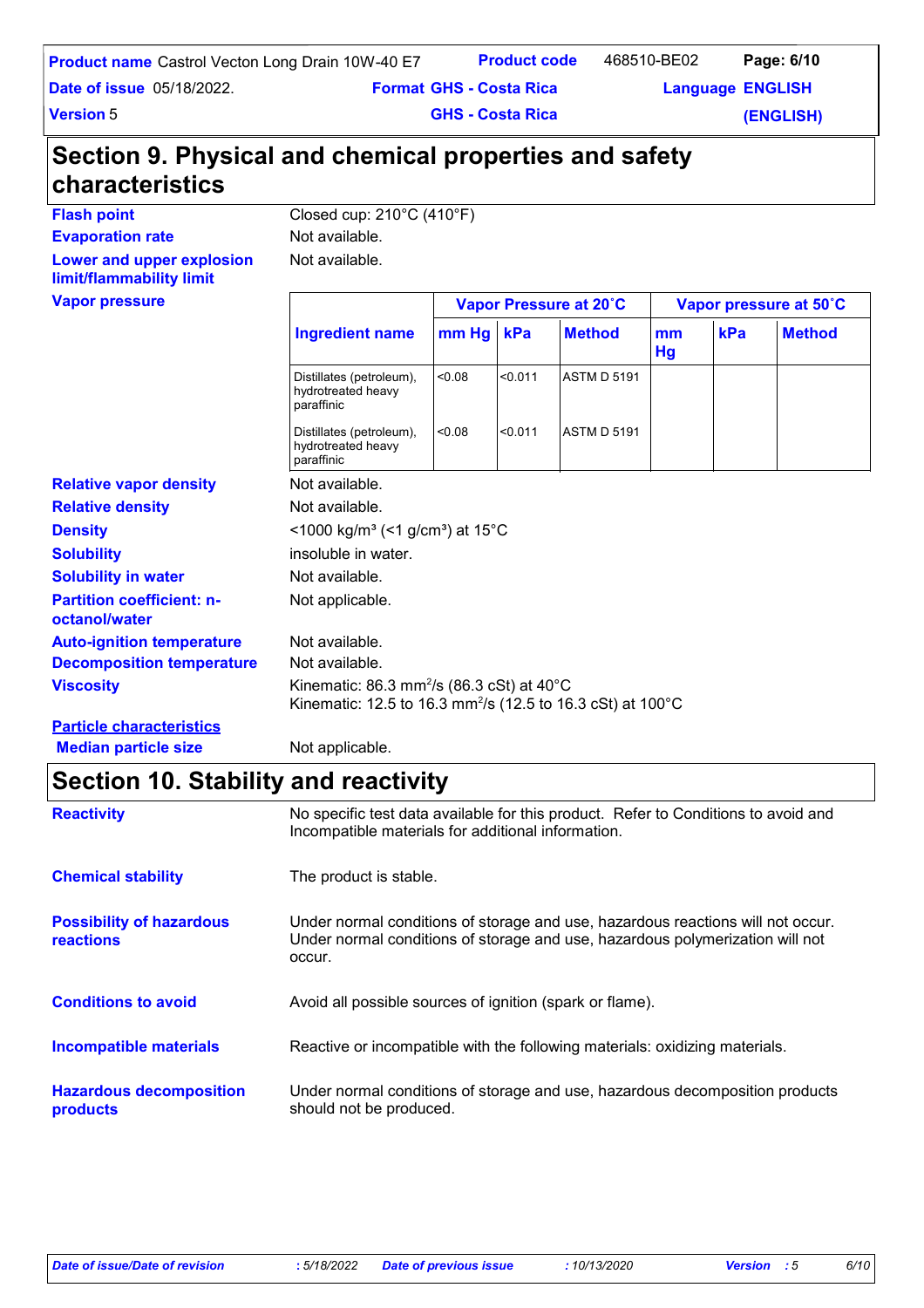| <b>Product name</b> Castrol Vecton Long Drain 10W-40 E7                                  |                                                                                                                                                                                                                                                                                                                                                                                                             | <b>Product code</b>                                                            | 468510-BE02                           | Page: 7/10              |  |  |
|------------------------------------------------------------------------------------------|-------------------------------------------------------------------------------------------------------------------------------------------------------------------------------------------------------------------------------------------------------------------------------------------------------------------------------------------------------------------------------------------------------------|--------------------------------------------------------------------------------|---------------------------------------|-------------------------|--|--|
| <b>Date of issue 05/18/2022.</b>                                                         |                                                                                                                                                                                                                                                                                                                                                                                                             | <b>Format GHS - Costa Rica</b>                                                 |                                       | <b>Language ENGLISH</b> |  |  |
| <b>Version 5</b>                                                                         |                                                                                                                                                                                                                                                                                                                                                                                                             | <b>GHS - Costa Rica</b>                                                        |                                       | (ENGLISH)               |  |  |
| <b>Section 11. Toxicological information</b>                                             |                                                                                                                                                                                                                                                                                                                                                                                                             |                                                                                |                                       |                         |  |  |
| <b>Information on toxicological effects</b>                                              |                                                                                                                                                                                                                                                                                                                                                                                                             |                                                                                |                                       |                         |  |  |
| <b>Specific target organ toxicity (repeated exposure)</b>                                |                                                                                                                                                                                                                                                                                                                                                                                                             |                                                                                |                                       |                         |  |  |
| <b>Name</b>                                                                              |                                                                                                                                                                                                                                                                                                                                                                                                             | <b>Category</b>                                                                | <b>Route of</b><br>exposure           | <b>Target organs</b>    |  |  |
| Long chain alkyl phenol                                                                  |                                                                                                                                                                                                                                                                                                                                                                                                             | Category 2                                                                     |                                       |                         |  |  |
| <b>Aspiration hazard</b>                                                                 |                                                                                                                                                                                                                                                                                                                                                                                                             |                                                                                |                                       |                         |  |  |
| <b>Name</b>                                                                              |                                                                                                                                                                                                                                                                                                                                                                                                             |                                                                                | <b>Result</b>                         |                         |  |  |
| Distillates (petroleum), hydrotreated heavy paraffinic                                   |                                                                                                                                                                                                                                                                                                                                                                                                             |                                                                                | <b>ASPIRATION HAZARD - Category 1</b> |                         |  |  |
| <b>Information on the likely</b><br>routes of exposure                                   | Routes of entry anticipated: Dermal, Inhalation.                                                                                                                                                                                                                                                                                                                                                            |                                                                                |                                       |                         |  |  |
| <b>Potential acute health effects</b>                                                    |                                                                                                                                                                                                                                                                                                                                                                                                             |                                                                                |                                       |                         |  |  |
| <b>Eye contact</b>                                                                       | No known significant effects or critical hazards.                                                                                                                                                                                                                                                                                                                                                           |                                                                                |                                       |                         |  |  |
| <b>Skin contact</b>                                                                      |                                                                                                                                                                                                                                                                                                                                                                                                             | Causes mild skin irritation. Defatting to the skin.                            |                                       |                         |  |  |
| <b>Inhalation</b>                                                                        | vapor pressure.                                                                                                                                                                                                                                                                                                                                                                                             | Vapor inhalation under ambient conditions is not normally a problem due to low |                                       |                         |  |  |
| <b>Ingestion</b>                                                                         | Irritating to mouth, throat and stomach.                                                                                                                                                                                                                                                                                                                                                                    |                                                                                |                                       |                         |  |  |
| <b>Symptoms related to the physical, chemical and toxicological characteristics</b>      |                                                                                                                                                                                                                                                                                                                                                                                                             |                                                                                |                                       |                         |  |  |
| <b>Eye contact</b>                                                                       | Adverse symptoms may include the following:                                                                                                                                                                                                                                                                                                                                                                 |                                                                                |                                       |                         |  |  |
|                                                                                          | pain or irritation<br>watering<br>redness                                                                                                                                                                                                                                                                                                                                                                   |                                                                                |                                       |                         |  |  |
| <b>Skin contact</b>                                                                      | Adverse symptoms may include the following:                                                                                                                                                                                                                                                                                                                                                                 |                                                                                |                                       |                         |  |  |
|                                                                                          | irritation                                                                                                                                                                                                                                                                                                                                                                                                  |                                                                                |                                       |                         |  |  |
|                                                                                          | redness<br>dryness                                                                                                                                                                                                                                                                                                                                                                                          |                                                                                |                                       |                         |  |  |
|                                                                                          | cracking                                                                                                                                                                                                                                                                                                                                                                                                    |                                                                                |                                       |                         |  |  |
| <b>Inhalation</b>                                                                        | No specific data.                                                                                                                                                                                                                                                                                                                                                                                           |                                                                                |                                       |                         |  |  |
| <b>Ingestion</b>                                                                         | No specific data.                                                                                                                                                                                                                                                                                                                                                                                           |                                                                                |                                       |                         |  |  |
| Delayed and immediate effects and also chronic effects from short and long term exposure |                                                                                                                                                                                                                                                                                                                                                                                                             |                                                                                |                                       |                         |  |  |
| <b>Inhalation</b>                                                                        | Overexposure to the inhalation of airborne droplets or aerosols may cause irritation<br>of the respiratory tract.                                                                                                                                                                                                                                                                                           |                                                                                |                                       |                         |  |  |
| <b>Ingestion</b>                                                                         | Ingestion of large quantities may cause nausea and diarrhea.                                                                                                                                                                                                                                                                                                                                                |                                                                                |                                       |                         |  |  |
| <b>Skin contact</b>                                                                      | Prolonged or repeated contact can defat the skin and lead to irritation and/or<br>dermatitis.                                                                                                                                                                                                                                                                                                               |                                                                                |                                       |                         |  |  |
| <b>Eye contact</b>                                                                       | Potential risk of transient stinging or redness if accidental eye contact occurs.                                                                                                                                                                                                                                                                                                                           |                                                                                |                                       |                         |  |  |
| <b>Potential chronic health effects</b>                                                  |                                                                                                                                                                                                                                                                                                                                                                                                             |                                                                                |                                       |                         |  |  |
| <b>General</b>                                                                           | USED ENGINE OILS<br>Combustion products resulting from the operation of internal combustion engines<br>contaminate engine oils during use. Used engine oil may contain hazardous<br>components which have the potential to cause skin cancer. Frequent or prolonged<br>contact with all types and makes of used engine oil must therefore be avoided and a<br>high standard of personal hygiene maintained. |                                                                                |                                       |                         |  |  |
| <b>Carcinogenicity</b>                                                                   | No known significant effects or critical hazards.                                                                                                                                                                                                                                                                                                                                                           |                                                                                |                                       |                         |  |  |
| <b>Mutagenicity</b>                                                                      | No known significant effects or critical hazards.                                                                                                                                                                                                                                                                                                                                                           |                                                                                |                                       |                         |  |  |
| <b>Developmental effects</b>                                                             | No known significant effects or critical hazards.                                                                                                                                                                                                                                                                                                                                                           |                                                                                |                                       |                         |  |  |
| <b>Fertility effects</b>                                                                 | No known significant effects or critical hazards.                                                                                                                                                                                                                                                                                                                                                           |                                                                                |                                       |                         |  |  |
| <b>Date of issue/Date of revision</b>                                                    | :5/18/2022<br><b>Date of previous issue</b>                                                                                                                                                                                                                                                                                                                                                                 |                                                                                | :10/13/2020                           | 7/10<br>Version : 5     |  |  |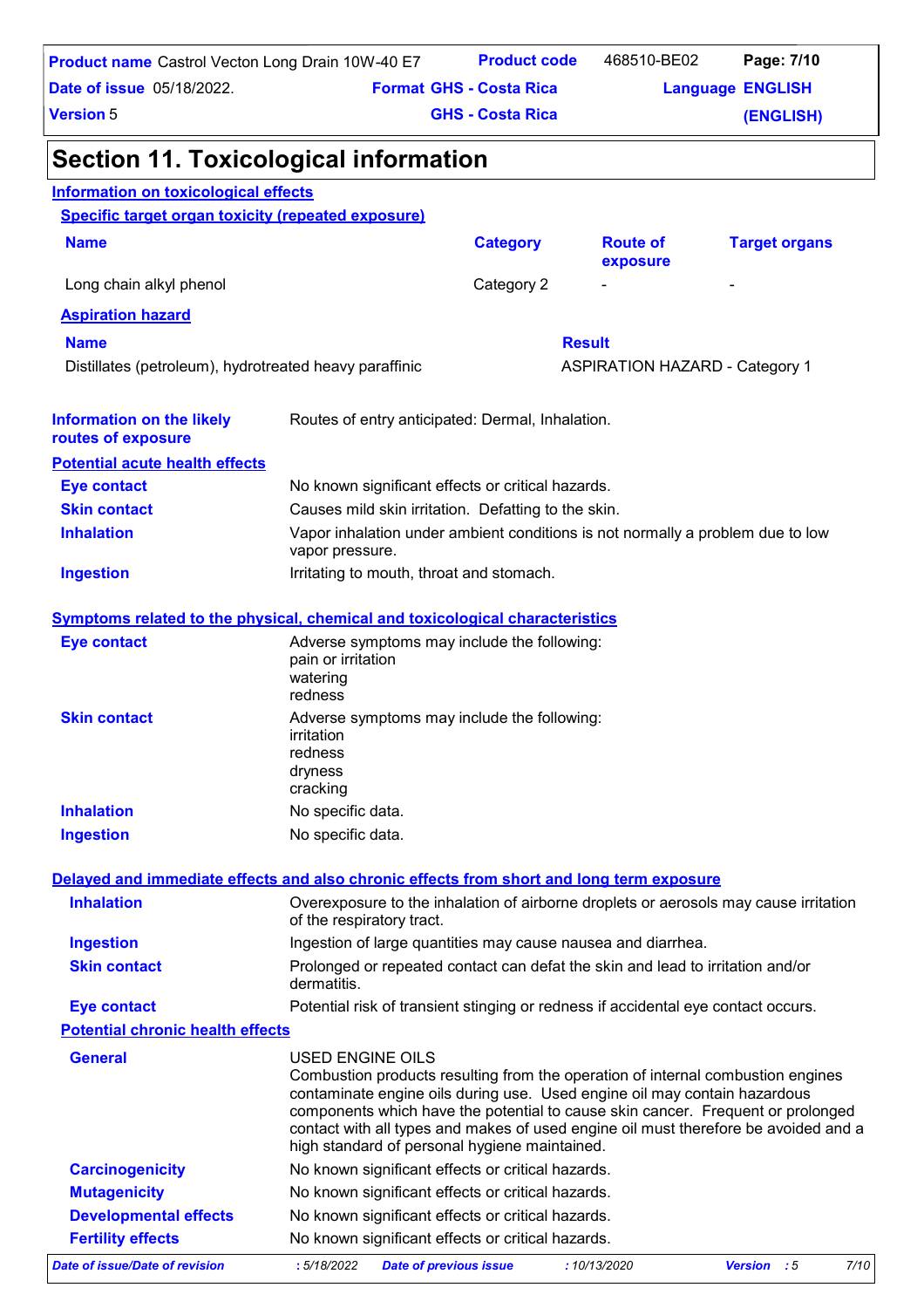**Product code**

468510-BE02 Page: 8/10

**Language ENGLISH Format Language GHS - Costa Rica** 

**Version** 5

**GHS - Costa Rica** 

**(ENGLISH)**

### **Section 11. Toxicological information**

#### **Numerical measures of toxicity**

**Acute toxicity estimates**

### **Route ATE value**

Oral 90377.61 mg/kg

### **Section 12. Ecological information**

**Environmental effects** No known significant effects or critical hazards.

#### **Toxicity**

No testing has been performed by the manufacturer.

#### **Persistence and degradability**

Partially biodegradable.

#### **Bioaccumulative potential**

This product is not expected to bioaccumulate through food chains in the environment.

| <b>Mobility in soil</b>                          |                                                                                                                           |
|--------------------------------------------------|---------------------------------------------------------------------------------------------------------------------------|
| <b>Soil/water partition</b><br>coefficient (Koc) | Not available.                                                                                                            |
| <b>Mobility</b>                                  | Spillages may penetrate the soil causing ground water contamination.                                                      |
| <b>Other adverse effects</b>                     | No known significant effects or critical hazards.                                                                         |
| <b>Other ecological information</b>              | Spills may form a film on water surfaces causing physical damage to organisms.<br>Oxygen transfer could also be impaired. |

### **Section 13. Disposal considerations**

The generation of waste should be avoided or minimized wherever possible. Significant quantities of waste product residues should not be disposed of via the foul sewer but processed in a suitable effluent treatment plant. Dispose of surplus and non-recyclable products via a licensed waste disposal contractor. Disposal of this product, solutions and any by-products should at all times comply with the requirements of environmental protection and waste disposal legislation and any regional local authority requirements. Waste packaging should be recycled. Incineration or landfill should only be considered when recycling is not feasible. This material and its container must be disposed of in a safe way. Care should be taken when handling emptied containers that have not been cleaned or rinsed out. Empty containers or liners may retain some product residues. Avoid dispersal of spilled material and runoff and contact with soil, waterways, drains and sewers. **Disposal methods**

### **Section 14. Transport information**

*Date of issue/Date of revision* **:** *5/18/2022 Date of previous issue : 10/13/2020 Version : 5 8/10*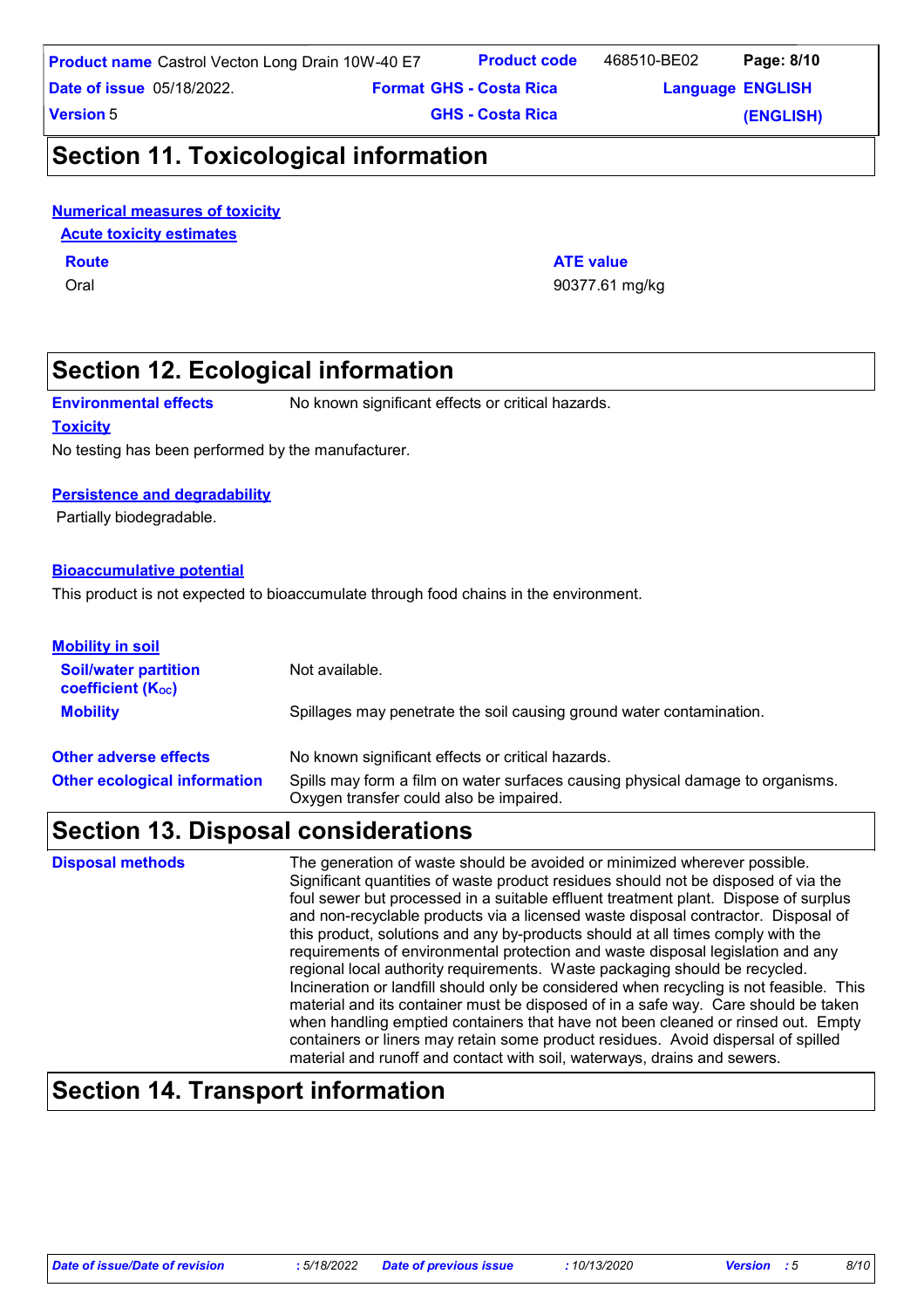| <b>Product name</b> Castrol Vecton Long Drain 10W-40 E7 |                                | <b>Product code</b>     | 468510-BE02             | Page: 9/10 |  |
|---------------------------------------------------------|--------------------------------|-------------------------|-------------------------|------------|--|
| <b>Date of issue 05/18/2022.</b>                        | <b>Format GHS - Costa Rica</b> |                         | <b>Language ENGLISH</b> |            |  |
| <b>Version 5</b>                                        |                                | <b>GHS - Costa Rica</b> |                         | (ENGLISH)  |  |

### **Section 14. Transport information**

|                                      | <b>ADR/RID</b>           | <b>ADN</b>     | <b>IMDG</b>    | <b>IATA</b>    |
|--------------------------------------|--------------------------|----------------|----------------|----------------|
| <b>UN number</b>                     | Not regulated.           | Not regulated. | Not regulated. | Not regulated. |
| <b>UN proper shipping</b><br>name    |                          |                |                |                |
| <b>Transport hazard</b><br>class(es) |                          |                |                |                |
| <b>Packing group</b>                 | $\overline{\phantom{0}}$ | $\equiv$       |                | $\blacksquare$ |
| <b>Environmental</b><br>hazards      | No.                      | No.            | No.            | No.            |
| <b>Additional</b><br>information     |                          |                |                |                |

**Special precautions for user** Not available.

**Transport in bulk according to IMO instruments** Not available.

### **Section 15. Regulatory information**

#### **International regulations**

**Montreal Protocol**

Not listed.

#### **Stockholm Convention on Persistent Organic Pollutants** Not listed.

#### **Rotterdam Convention on Prior Informed Consent (PIC)** Not listed.

#### **Other regulations**

| <b>Australia inventory (AIIC)</b>                               | At least one component is not listed.                                                                                          |
|-----------------------------------------------------------------|--------------------------------------------------------------------------------------------------------------------------------|
| <b>Canada inventory</b>                                         | At least one component is not listed.                                                                                          |
| <b>China inventory (IECSC)</b>                                  | At least one component is not listed.                                                                                          |
| <b>Japan inventory (CSCL)</b>                                   | At least one component is not listed.                                                                                          |
| <b>Korea inventory (KECI)</b>                                   | All components are listed or exempted.                                                                                         |
| <b>Philippines inventory</b><br>(PICCS)                         | At least one component is not listed.                                                                                          |
| <b>Taiwan Chemical</b><br><b>Substances Inventory</b><br>(TCSI) | All components are listed or exempted.                                                                                         |
| <b>United States inventory</b><br>(TSCA 8b)                     | At least one component is not listed.                                                                                          |
| <b>REACH Status</b>                                             | The company, as identified in Section 1, sells this product in the EU in compliance<br>with the current requirements of REACH. |